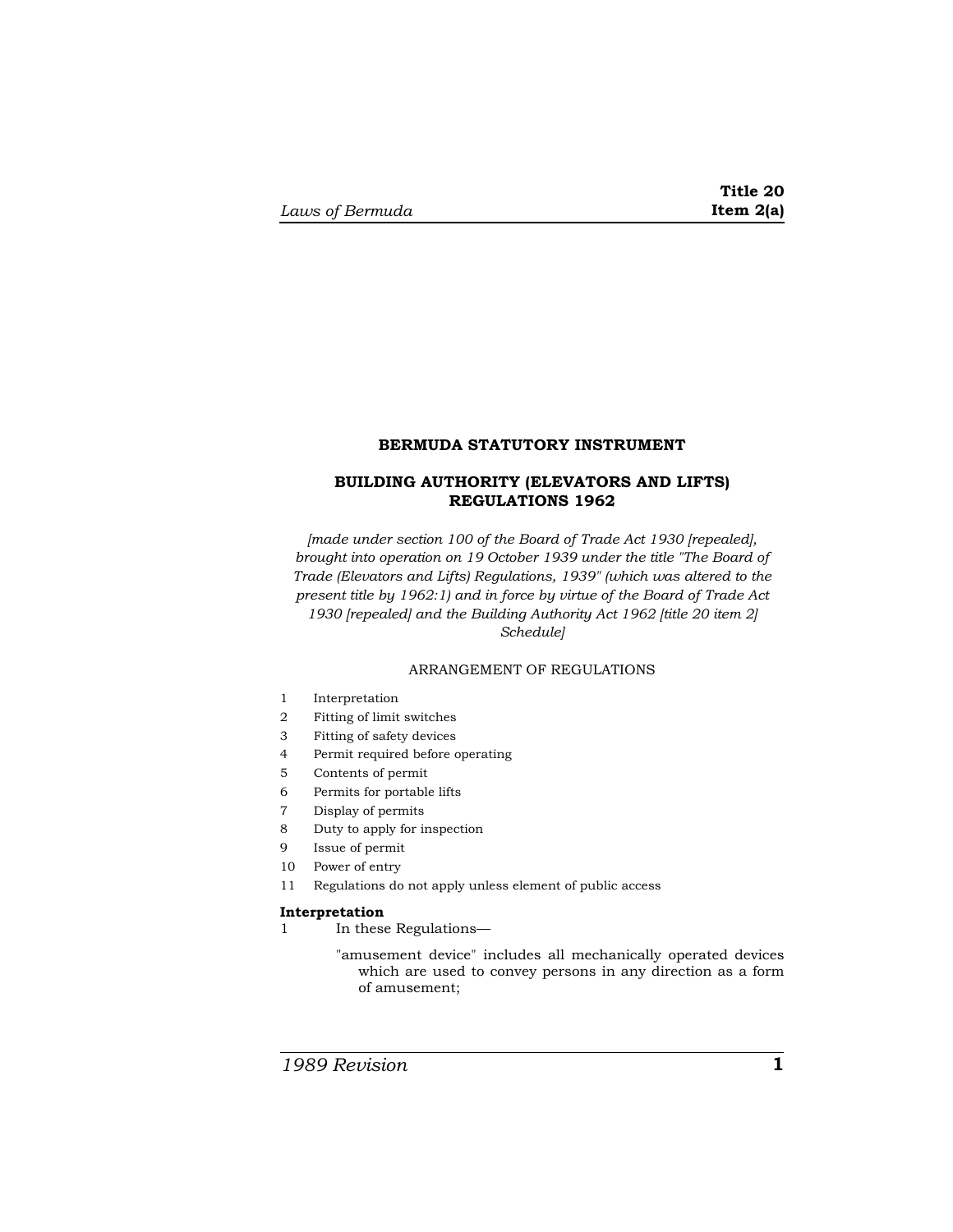### **BUILDING AUTHORITY (ELEVATORS AND LIFTS) REGULATIONS 1962**

- "elevator" means any device working in a closed shaft which is used for carrying persons or things upwards or downwards;
- "freight elevator" means any elevator designed and used for the carrying of things and of such persons only as are necessary for its safe operation or the handling of things carried by it;
- "passenger elevator" means any elevator designed and used for carrying persons other than those necessary for its safe operation or the handling of things carried by it;
- "portable lift" includes any device (other than a chain or rope block) used in connection with the erection, alteration or repairs to a building for the purpose of carrying persons or things upward or downward.

#### **Fitting of limit switches**

2 All elevators shall be fitted with limit switches of an approved type at the top and bottom of the elevator shaft.

# **Fitting of safety devices**

3 (1) All elevators shall have guard rails fitted to prevent any person from walking under the elevator.

(2) Any gate or gates shall have safety lock switches so as to prevent the elevator from being operated while the gates are open.

(3) All passenger elevators shall be fitted with safety gear of approved type.

#### **Permit required before operating**

4 No elevator, amusement device or portable lift, shall be operated without a permit from the Building Authority.

### **Contents of permit**

5 Permits for elevators and amusement devices shall state—

- (a) the number of passengers or the load which the elevator or amusement device is licensed to carry;
- (b) the last date on which the elevator or amusement device was inspected; and
- (c) the duration of the permit.

#### **Permits for portable lifts**

6 (1) Permits for portable lifts shall state the maximum load which may be carried.